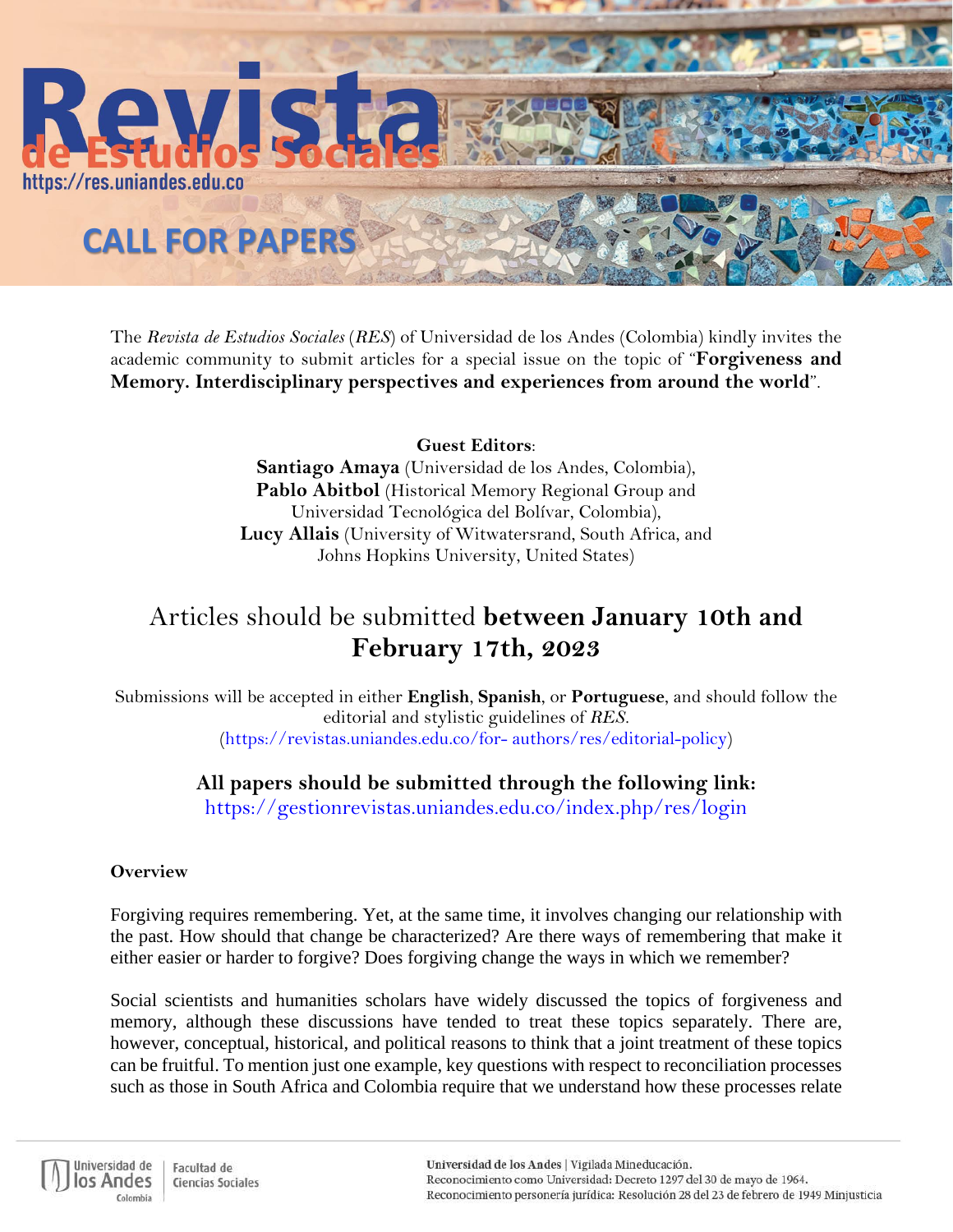

to individual and collective memories of atrocities, and whether and to what extent they relate to forgiveness.

Memory and forgiveness, on the other hand, have been topics of disparate disciplines. But there are methodological reasons that make inter-disciplinary dialogues on these topics desirable. Experimental approaches to the relations between forgiveness and memory can benefit from the nuance of case studies and approaches based on field work. The latter, in turn, can refine their hypothesis and sharpen their theoretical tools in light of recent developments underlying the cognitive and social mechanisms behind personal memories and dispositions to forgive.

Finally, one of the difficulties of studying forgiveness and its connections to memory is that the experience of forgiving is a very personal one and, hence, is loaded with much geographical and socio-cultural variation. This signals the importance of having cross-cultural and comparative approaches to develop a more global perspective on forgiveness and to promote dialogue between different perspectives on the subject from around the globe.

The purpose of this special issue is to gather a set of articles on the relations between forgiveness and memory that is disciplinary diverse, that speaks about the varieties of personal and collective experiences of forgiveness from around the world, and that encourages trans-disciplinary and cross regional dialogues on these topics. We therefore encourage scholars from the social sciences and humanities working on these topics based within different traditions and from different perspectives (disciplinary, theoretical, methodological) to send in their theoretical, empirical, and experimental contributions.

Suggested topics include, but are not restricted to:

- **Conceptions of forgiveness**. Although forgiveness is familiar experience, it is not easy to capture the many ways of forgiving in a single definition. Can we provide a unified account of the phenomenon? How do the different experiences of forgiving relate to each other and to different ways of remembering past transgressions? How do these conceptions vary in different places and times? How do we cross-culturally study people's understandings of forgiveness?
- **The importance of memory for forgiveness**. Memory is implicated in forgiveness, as well as other forms of reconciliation. What is the precise relationship between remembering and forgiving? What forms of remembering facilitate forgiveness? Are there ways of remembering that are detrimental to processes of reconciliation? Does forgiving change the way we remember?
- **Individual/collective/and or institutional processes of forgiving and remembering**. Forgiveness and memory can be understood as individual, collective and/or institutional processes and endeavors. What is the relationship between the individual and the collective? The collective and the institutional? For instance, can individuals ask for  $\gamma$  grant forgiveness on behalf certain groups? What role do institutions in charge of collective memory (museums, truth commissions, etc.,) play in individual and collective processes of forgiveness?